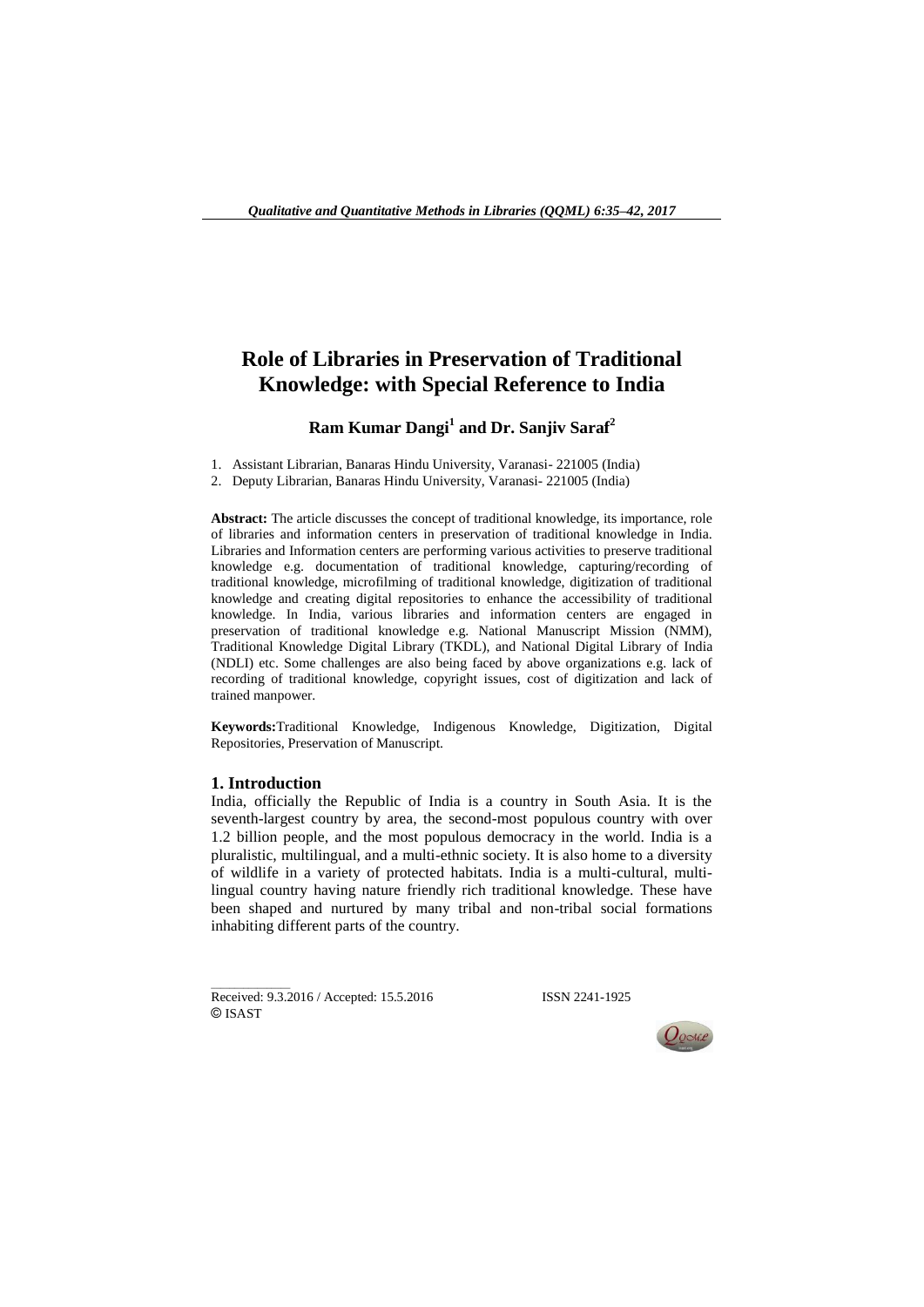36 *Kumar-Dangi, R. and Saraf, S.* 

#### **2. Traditional knowledge**

Traditional knowledge comprises the knowledge, innovations and practices of indigenous and local communities around the world, developed from experiences gained over centuries and adapted to the local culture and environment, which is transmitted orally from generation to generation. It tends to be collectively owned and takes the form of stories, songs, folklore, proverbs etc. Traditional knowledge is an integral part of the culture and it plays a very important role in building the nation more progressive and transforming its society.

The International Council for Science (ICSU) define traditional knowledge as: A cumulative body of knowledge, know-how, practices and representations maintained and developed by peoples with extended histories of interaction with the natural environment. These sophisticated sets of understandings, interpretations and means are part and parcel of a cultural complex that encompasses language, naming and classification systems, resource use practices, ritual, spirituality and worldview.<sup>1</sup>

Indigenous traditional knowledge generally means traditional practices and culture and the knowledge of plants and animals and of their methods of propagation. It includes:

- Expressions of cultural values
- Beliefs
- Rituals and community laws
- Knowledge regarding land and ecosystem management.<sup>2</sup>

### **3. Need of Traditional knowledge**

Traditional knowledge can easily lose so it is wise to make efforts to preserve it. Traditionally, libraries, information centers and archives are guardian of knowledge and cultural legacy. India has possessed a rich traditional knowledge of ways and means practiced to treat diseases afflicting people. This knowledge has generally been passed down by word of mouth from generation to generation. A part of this knowledge has been described in ancient classical and other literature, often inaccessible to the common man and even when accessible rarely understood. Documentation of this existing knowledge, available in public domain, on various traditional systems of medicine has become imperative to safeguard the sovereignty of this traditional knowledge and to protect it from being misappropriated in the form of patents on nonoriginal innovations, and which has been a matter of national concern.

#### **4. Major Initiatives in Independent India**

Increasingly, communities and organisations around the world are realising the value and significance of Indigenous Knowledge and the importance of preserving it for future generations. The capture and preservation of Indigenous Knowledge is being used to revitalise endangered cultures, improve the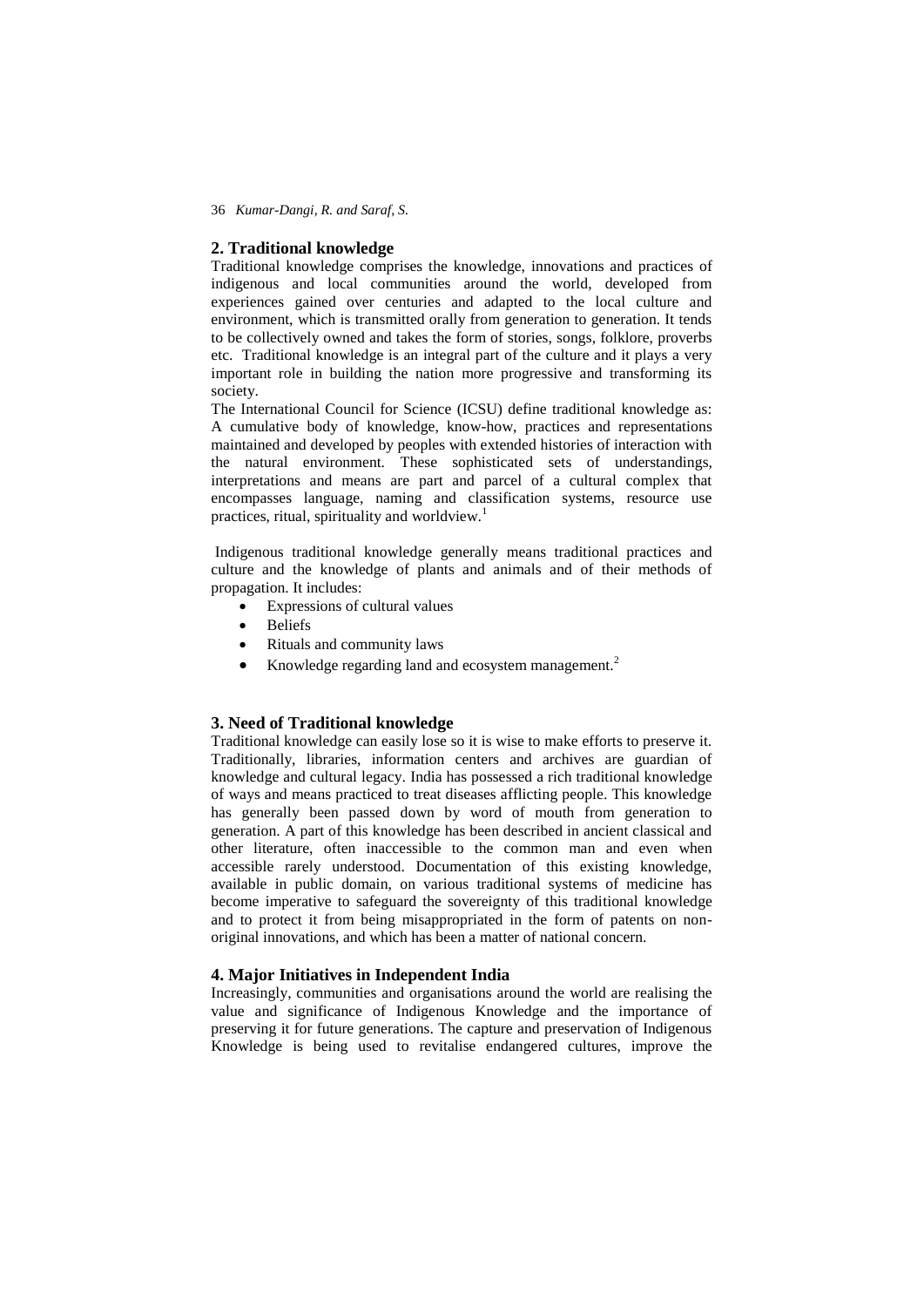economic independence and sustainability of Indigenous communities and to increase community. India has implemented 3 Acts relevant on the issue

- Patents (Amendment) Act, 2005
- Protection of Plant varieties and Farmers' Rights Act, 2001
- Biological Diversity Act, 2002- contains elaborate provisions on benefit sharing but weak in prior informed consent and involvement of communities in decision-making

The following Libraries and information centres are engaged in preservation of traditional knowledge in India:

### **5. National Manuscript Mission (NMM)**

The National Mission for Manuscripts (NMM) is an autonomous organization under Ministry of Culture, Government of India, established to survey, locate and conserve Indian manuscripts, with an aim to create national resource base for manuscripts for enhancing their access, awareness and use for educational purposes. The Mission was initiated in February 2003, by the Ministry of Tourism and Culture, Government of India and Indira Gandhi National Centre for the Arts (IGNCA) is the nodal agency for the execution of this project. India possesses an estimate of five million manuscripts, probably the largest collection in the world. These cover a variety of themes, textures and aesthetics, scripts, languages, calligraphies, illuminations and illustrations. Together, they constitute the 'memory' of India's history, heritage and thought. The National Mission for Manuscripts aims to locate, document, preserve Indian manuscripts and make these accessible—to connect India's past with its future (www.ignca.nic.in).

The National Mission for Manuscripts works with the help of 54 Manuscript Resource Centres and 49 conservation centers established across the country. The MRCs include well-established Indological institutes, museums, libraries, universities and non-government organizations those function as the Mission's coordinating agencies in their respective regions.

| S.No. | Organisation                                 | <b>Number of Manuscripts</b> |
|-------|----------------------------------------------|------------------------------|
|       | Sampurnanand Sanskrit University, Varanasi   | 1,20,000                     |
| 2.    | Government Oriental Manuscript Library,      | 66,077                       |
|       | Chennai                                      |                              |
| 3.    | Oriental Institute and Manuscript Library,   | 56,000                       |
|       | Tiruananthapuram                             |                              |
| 4.    | Saraswati Mahal Library, Thanjavur           | 47,000                       |
| 5.    | Adayar Library and Research Centre, Chennai  | 40,000                       |
| 6.    | Orissa State Museum, Bhuvaneshwar            | 25,000                       |
| 7.    | Andhra Pradesh Oriental Manuscript Library & | 21,136                       |
|       | Research Institute, Hyderabad                |                              |
| 8.    | State-Central Library, Hyderabad             | 17,000                       |

**Table 1: Status of Digitized Manuscripts**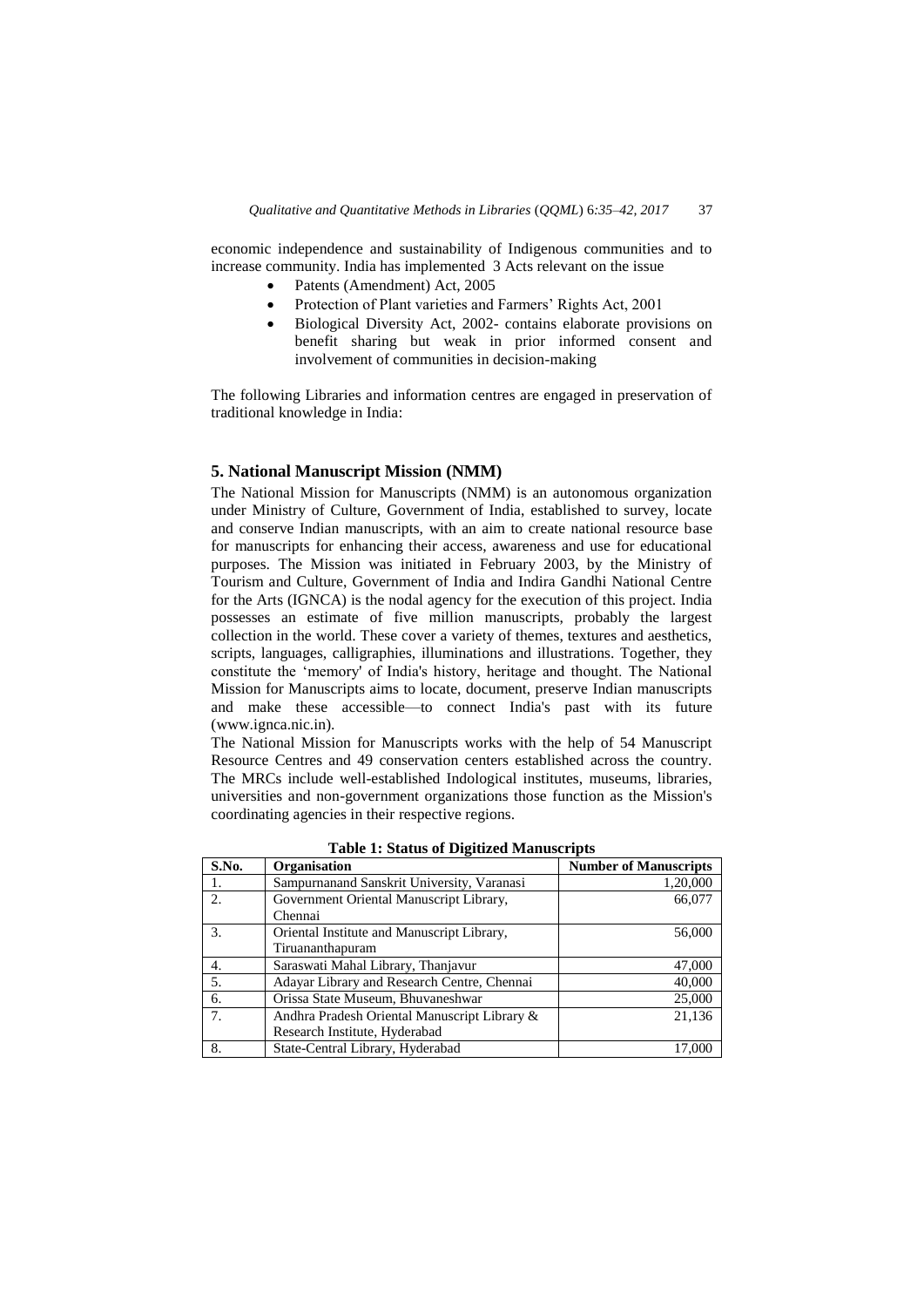38 *Kumar-Dangi, R. and Saraf, S.* 

| Rajasthan State Archives, Jaipur               | 14.000 |
|------------------------------------------------|--------|
| Rajasthan Oriental Research Institute, Jodhpur | 12.262 |
| Government Manuscript Library, Allahabad       | 11.000 |

(Source- http://www.ignca.nic.in/nl002203.htm)

### **6. Traditional Knowledge Digital Library (TKDL)**

Traditional Knowledge Digital Library is an Indian digital knowledge repository of the traditional knowledge, especially about medicinal plants and formulations used in Indian systems of medicine. Set up in 2001, as a collaboration between the Council of Scientific and Industrial Research (CSIR) and Department of Ayurveda, Yoga and Naturopathy, Unani, Siddha and Homoeopathy (Dept. of AYUSH), Ministry of Health & Family Welfare, Government of India, the objective of the library is to protect the ancient and traditional knowledge of the country from exploitation through bio-piracy and unethical patents, by documenting it electronically and classifying it as per international patent classification systems. Apart from that, the non-patent database also serves to foster modern research based on traditional knowledge, as its simplifies access to this vast knowledge, be it of traditional remedies, or practices.

As of 2010, it had transcribed 148 books on Ayurveda, Unani, Siddha and Yoga in public domain, into 34 million pages of information, translated into five languages — English, German, French, Spanish and Japanese. Data on 80,000 formulations in Ayurveda, 1,000,000 in Unani and 12,000 in Siddha had already been put in the TKDL. Plus it has also signed agreements with leading international patent offices such as European Patent Office (EPO), United Kingdom Trademark & Patent Office (UKPTO) and the United States Patent and Trademark Office to protect traditional knowledge from biopiracy, by giving patent examiners at International Patent Offices access to the TKDL database for patent search and examinations purposes.

### **7. National Digital Library of India (NDLI)**

Digital Library of India (DLI) is a digital collection of freely accessible rare books collected from various libraries in India. DLI project started in early 2000 with the vision to archive all the significant literary, artistic and scientific works of mankind and to preserve digitally and make them available freely for every one over Internet for education, study, appreciation and for future generations. As a first step in realizing this vision, it is proposed to create the Digital Library with a free-to-read, searchable collection of one million books, predominantly in Indian languages. The Project was initiated by the Office of the Principal Scientific Advisor to the Government of India and subsequently taken over by the Department of Electronics and Information Technology (DeitY), Ministry of Communications and Information Technology (MCIT), Govt. of India.

The availability of online search allows users to locate relevant information quickly and reliably thus enhancing student's success in their research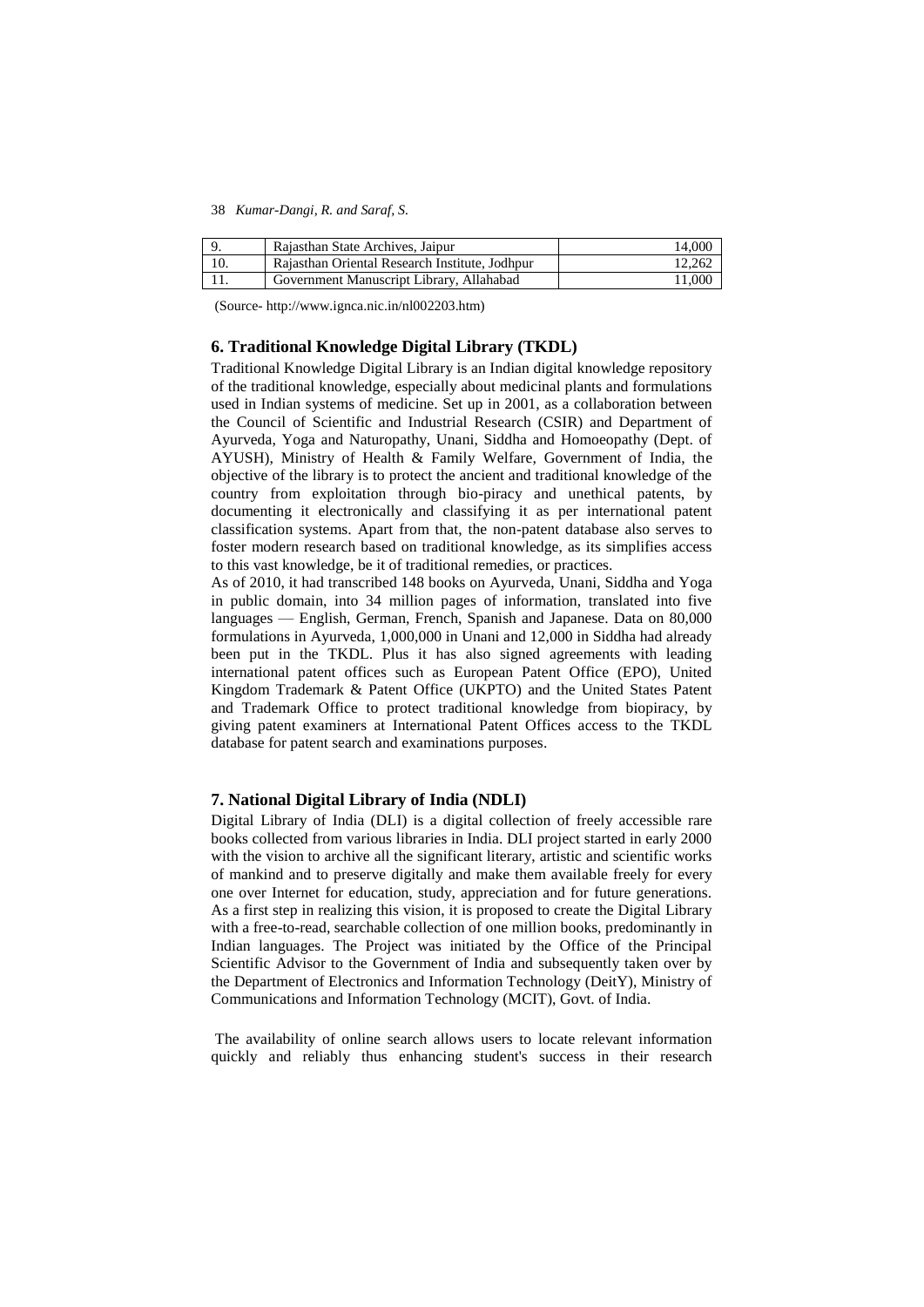endeavors. This 24x7 resource would also provide an excellent test bed for language processing research in areas such as machine translation, optical character recognition, summarization, speech and hand writing recognition, intelligent indexing, and information retrieval in Indian languages. The DLI project is funded by the Department of Electronics and Information Technology (DeitY), The Ministry of Communication and Information Technology (MCIT), Govt. of India.

| Language            | <b>No of Books</b>      | <b>No of Pages</b> |
|---------------------|-------------------------|--------------------|
| <b>Unknown</b>      | 2857                    | 1150908            |
| <b>Persian</b>      | 255                     | 116082             |
| Punjabi             | 2                       | 508                |
| <b>Arabic</b>       | 7593                    | 2466049            |
| <b>Assamese</b>     | 71                      | 37444              |
| Awadhi              | 2                       | 325                |
| <b>Bengali</b>      | 25176                   | 7885272            |
| <b>Bhojpuri</b>     | 1                       | 160                |
| <b>Braj</b>         | 5                       | 2821               |
| <b>Danish</b>       | 1                       | 268                |
| <b>Dutch</b>        | $\mathbf{1}$            | 120                |
| <b>English</b>      | 288576                  | 115197499          |
| Farsi               | 3                       | 3424               |
| <b>French</b>       | 980                     | 453410             |
| German              | 330                     | 136207             |
| Greek               | 23                      | 11502              |
| Gujarati            | 39605                   | 6623708            |
| Hindi               | 54220                   | 16766290           |
| Irish               | 1                       | 538                |
| <b>Italian</b>      | 57                      | 28903              |
| Kannada             | 3346                    | 723606             |
| <b>Kashmiri</b>     | 479                     | 58146              |
| Kokborma            | 1                       | 28                 |
| Malayalam           | $\overline{73}$         | 15617              |
| <b>Manipuri</b>     | 379                     | 35364              |
| <b>Marathi</b>      | 3904                    | 1045301            |
| <b>Multilingual</b> | 1942                    | 496549             |
| <u>Nagari</u>       | 1                       | 65                 |
| <b>Nepali</b>       | 28                      | 4956               |
| Norwigen            | 3                       | 882                |
| Oriya               | 49                      | 18454              |
| Pali                | 91                      | 31594              |
| Persian             | 7548                    | 2660712            |
| Polish              | 1                       | 530                |
| Portuguese          | 1448                    | 167428             |
| <b>Prakrit</b>      | $\overline{\mathbf{2}}$ | 269                |
| Punjabi             | 392                     | 88335              |
| Rajasthani          | 4                       | 759                |
| Roman               | $\overline{2}$          | 506                |
| <b>Russian</b>      | 6                       | 1642               |
| <b>Sanskrit</b>     | 35431                   | 14006004           |
| Sindhi              | 87                      | 33207              |

**Table 2: Language by Status of Documents Digitized**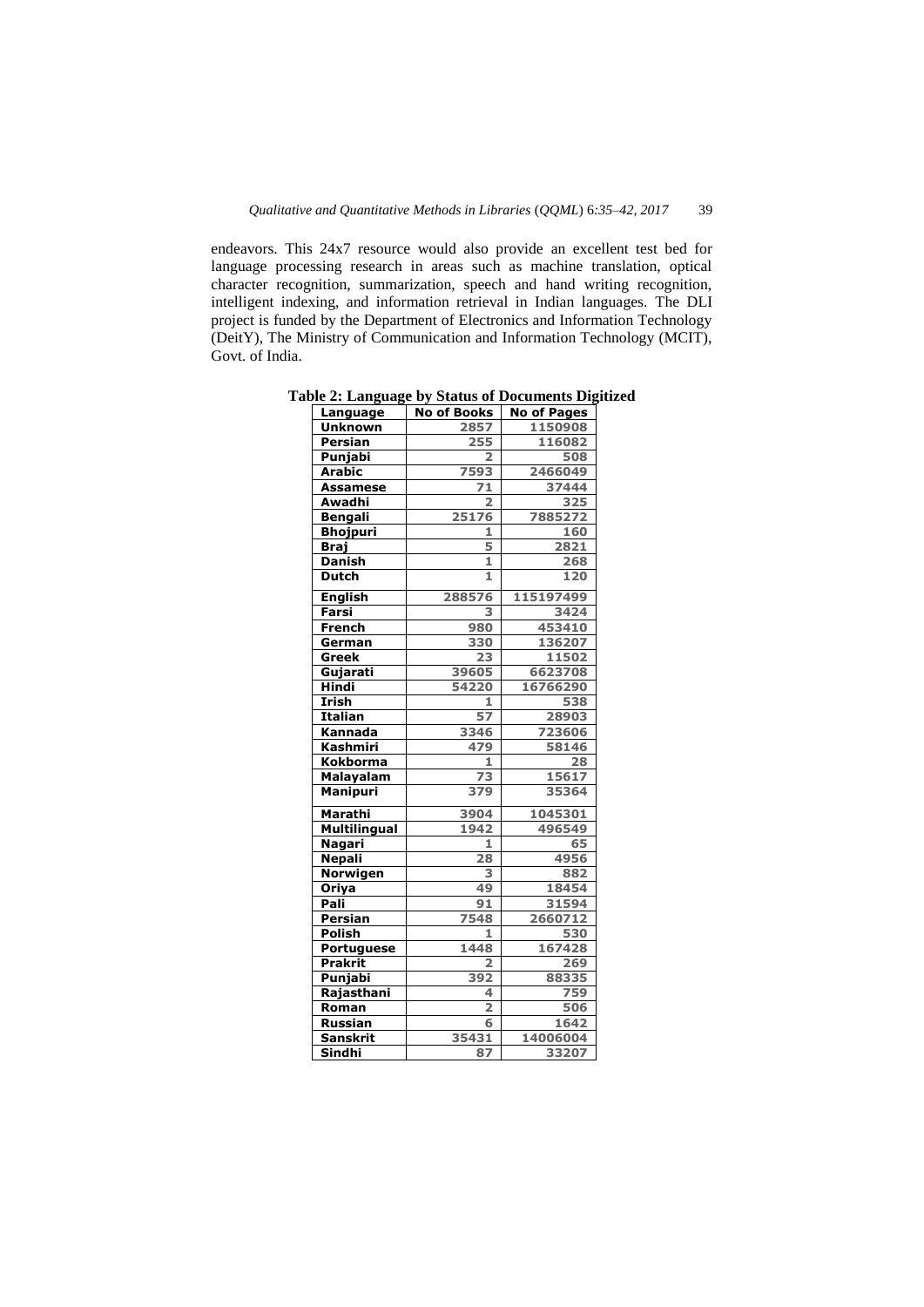40 *Kumar-Dangi, R. and Saraf, S.* 

| <b>Spanish</b> | 14    | 8457    |
|----------------|-------|---------|
| <b>Swedish</b> |       | 662     |
| <b>Tamil</b>   | 5385  | 1293078 |
| <b>Telugu</b>  | 23370 | 4485797 |
| <b>Tibetan</b> | 966   | 1618567 |
| Turkish        | 133   | 25004   |
| Urdu           | 32360 | 9901158 |
| <b>Others</b>  | 143   | 52224   |

#### **8. National Archives of India (NAI)**

The core mandate of NAI is to function as a central repository of public records. However, NAI has also taken some initiatives for preservation and cataloguing of manuscripts. NAI has been implementing a project called National Register of Private records since 1957. Under this project NAI undertakes surveys and listing of private papers, manuscripts and historical documents in the possession of individuals, NGO's, churches, temples and mutts in collaboration with State Archives Departments<sup>3</sup>.

The information so collected is published on a regular basis. National Archives has published 19 volumes of the National Register of Private Records till date, containing over 34,000 entries. The volumes contain lists of documents from Rajasthan, Karnataka, Orissa, Punjab, Tamilnadu, Bihar, Kerala, Madhya Pradesh, Uttar Pradesh, Assam, Maharashtra, Jammu and Kashmir, Delhi, Andhra Pradesh, Haryana, Arunanchal Pradesh and West Bengal. However, this database is neither a comprehensive reference guide about manuscripts nor does it provide the necessary level of details about the nature of manuscripts or their preservation status<sup>4</sup>. Apart from the publication of National Register of Private Records, NAI implements the following two schemes:

1. Scheme of Financial Assistance to State/Union Territories Archival Repositories, Government Libraries and Museum and

2. Scheme of Financial Assistance for preservation of Manuscripts/Rare Books.

Under these schemes funds are provided to the state governments' archival repositories, museums, libraries, voluntary organizations, educational institutions, Temples, Mutts and individuals on matching basis. While the institutions of the state governments are eligible for a grant of Rs. one million, the maximum grant to individuals and private institutions is limited to Rs. 0.2 million per annum.

#### **9. Museums and Libraries under Department of Culture**

The Manuscripts available with some of following organizations under Ministry of Culture, Government of India are as indicated below

- 1.Rampur Raza Library 15,000 Manuscripts
- 2.Khuda Baksh Oriental Public Library 20,060 Manuscripts
- 3.Asiatic Society, Kolkata 32,000 Manuscripts
- 4. National Library, Kolkata 3,258 Manuscripts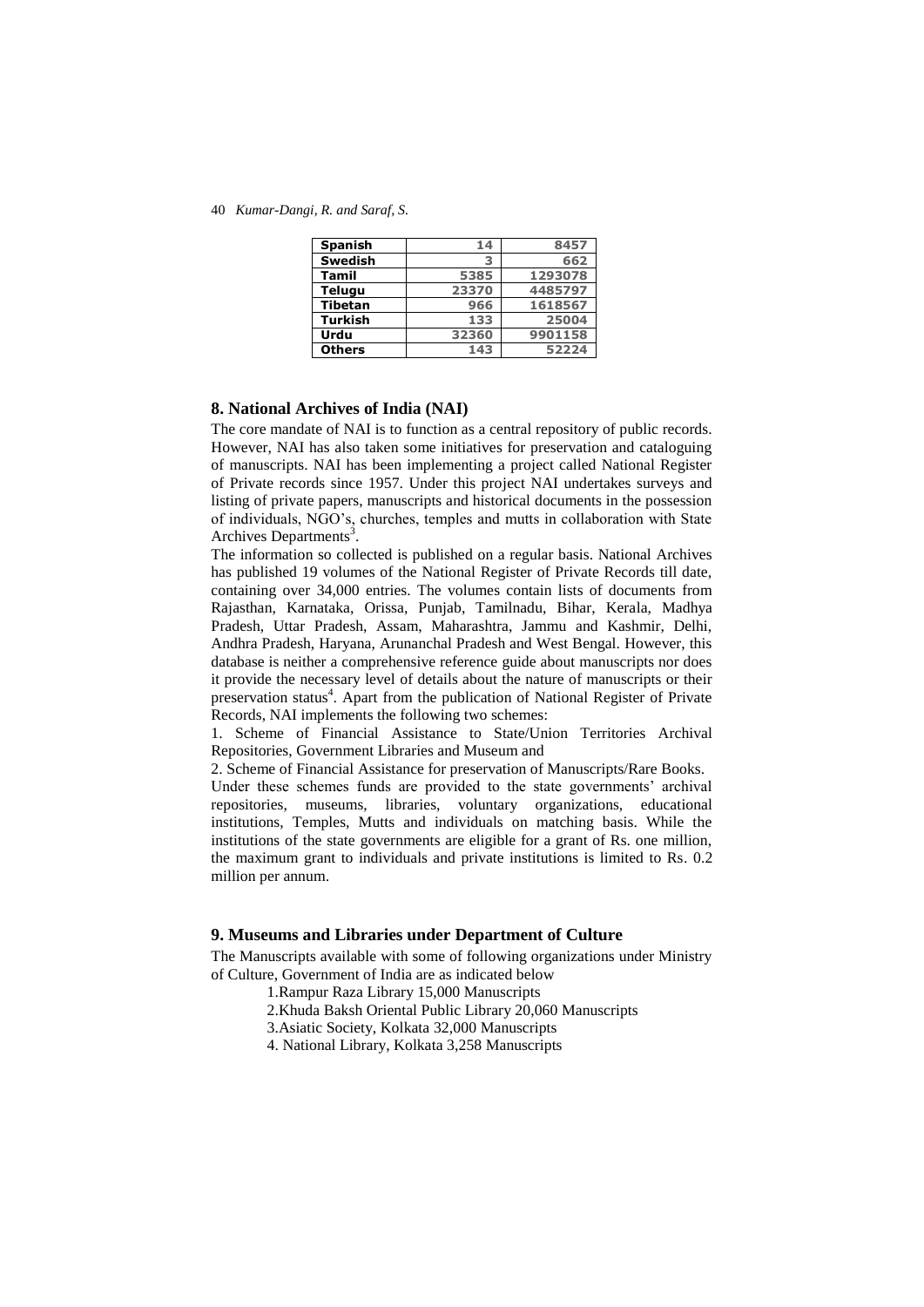5. Central Institute of Buddhist Studies, Leh 10,000 Manuscripts

6. Central Institute of Higher Tibetan Studies, Sarnath 1,028 **Manuscripts** 

7. Salar Jung Museum, Hydrabad 10,000 Manuscripts

Though the resource base and information about manuscript with autonomous organization funded by the Department of Culture is quite vast, there has been no systematic attempt by these organizations to consolidate the database into subject catalogues.

#### **10. Challenges in preservation of traditional knowledge**

# **1. Lack of recording and documentation of traditional knowledge**

Traditional knowledge is mostly stored in people's minds and passed on through generation to generation by word of mouth rather than in written form, it is susceptible to change, that is one threat of extermination of traditional knowledge. In this way, traditional knowledge easily faces loss due to a lack of recording. In written and recorded form, the knowledge becomes vulnerable to exploitation and unlawful use.

#### **2. Copyright issues**

One of the main challenges to the structure a policy about protection/preservation of traditional knowledge is the inadequate amount of persons trained in intellectual property protection of tradition knowledge. The difficulty experienced by indigenous people in trying to protect their traditional knowledge under intellectual property rights law stems mainly from its failure to satisfy the requirements for protection under existing intellectual property law.

# **3. Cost of digitization**

The cost of digitizing items varies greatly in different digitization programme, partly because much digitization is carried out by a third commercial party under contract which may make it difficult for the responding library to determine unit costs.

### **4. Lack of trained manpower**

Many libraries have depreciated staff establishment which requires further training and exposure to modern digitization technologies, in addition, the absence of a digitization policy.

### **11. Conclusions**

India has an ancient culture and also has rich traditional knowledge. This knowledge must be preserved for present and future use, otherwise it will be